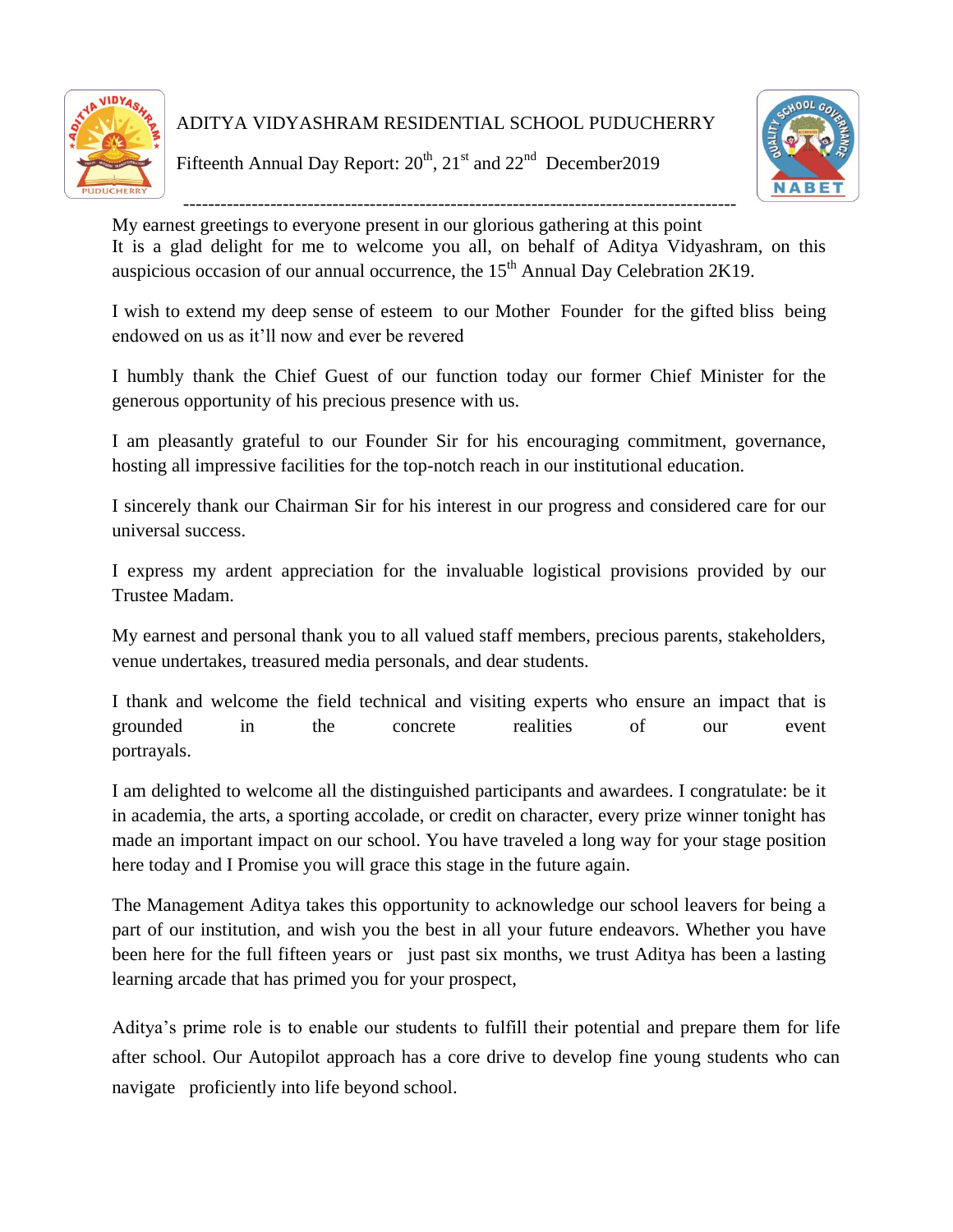Aditya thus is committed to developing an inventive approach whereby the school, students, staff, parents, and community take ownership to achieve our essential resolve together.

Aditya can be justifiably proud of the achievements of our students academically, culturally, and on the sports field. We hope to continue this trend forever.

I aspire an ostentatious demeanor to all our Secondary and Senior Secondary testee who are sitting for their exams soon. Children remember: The only way to celebrate your relationship with those who care you the best and regards you the most is to show your success and I assure to celebrate the courage that our students display in their path to success.

Excellence in academics is the hallmark of our institution. Senior Secondary Education:In March 2019, Our fifth set of 321 students successfully completed their All India Senior Secondary Certificate Examination. Selvan.SailabKuanr emerged as the topper with 481 marks, Selvan. Thiruvarasan P and Kumar. Anandakrishnan S has appeared as close toppers with 480 and 479 marks respectively and our 31 students scored above 450 marks. Selvan.Raguramam V, Jaswandt Raja S and Sankar R have emerged with centum merit in Computer science deserving the outstanding academic performance award for being among the top 0.1% of successful candidates in CBSE Sr Sec Exam.

An amalgam of our senior secondary excellence is a pleasing elegance with 106 Adityans in IIT JEE Main, 03 in JEE Advanced, 01 in KVPY, 01 in AIIMS, 205 in NEET-UG, 22 in NIT, 34 Medical seats covering 09 in Puducherry Govt and 12 in T.N Govt Quota plus 10 placed in the prestigious JIPMER out of 20 qualified.

Yet added academic year of success unfolded with rectitude conferred on AISSE students who are the  $12<sup>th</sup>$  successive batch with 100% pass. Amazingly, 193 out of 364 students scored distinction and 117 stood with first-class, 92 students received Merit certificates from CBSE for securing above 90%. The perfect centum scorers are SelvanDipanDipankar Mandal in mathematics, KumariNivedita M, Jeevasri andSelvanShalash B in Social science, and T Dyaneshwarserane in mathematics, science, and social science as well. 07 students are qualified for NTSE 2019 award on top of it.

The meticulous endeavors of our diligent students, Professional devotion of our qualified teachers in curriculum transaction has brought us into limelight through this academic excellence, enabling us to carve a niche, leaving no stone unturned, rising our Academic Performance Index.

The class X & class XII results of the school prove without an iota of doubt that our students have made us proud by their perfect and meritorious performance.

The credit of the excellent performance is attributed to a number of new initiatives undertaken by the teachers and the School.

There is one more proud moment; IIT NEET JIPMER Results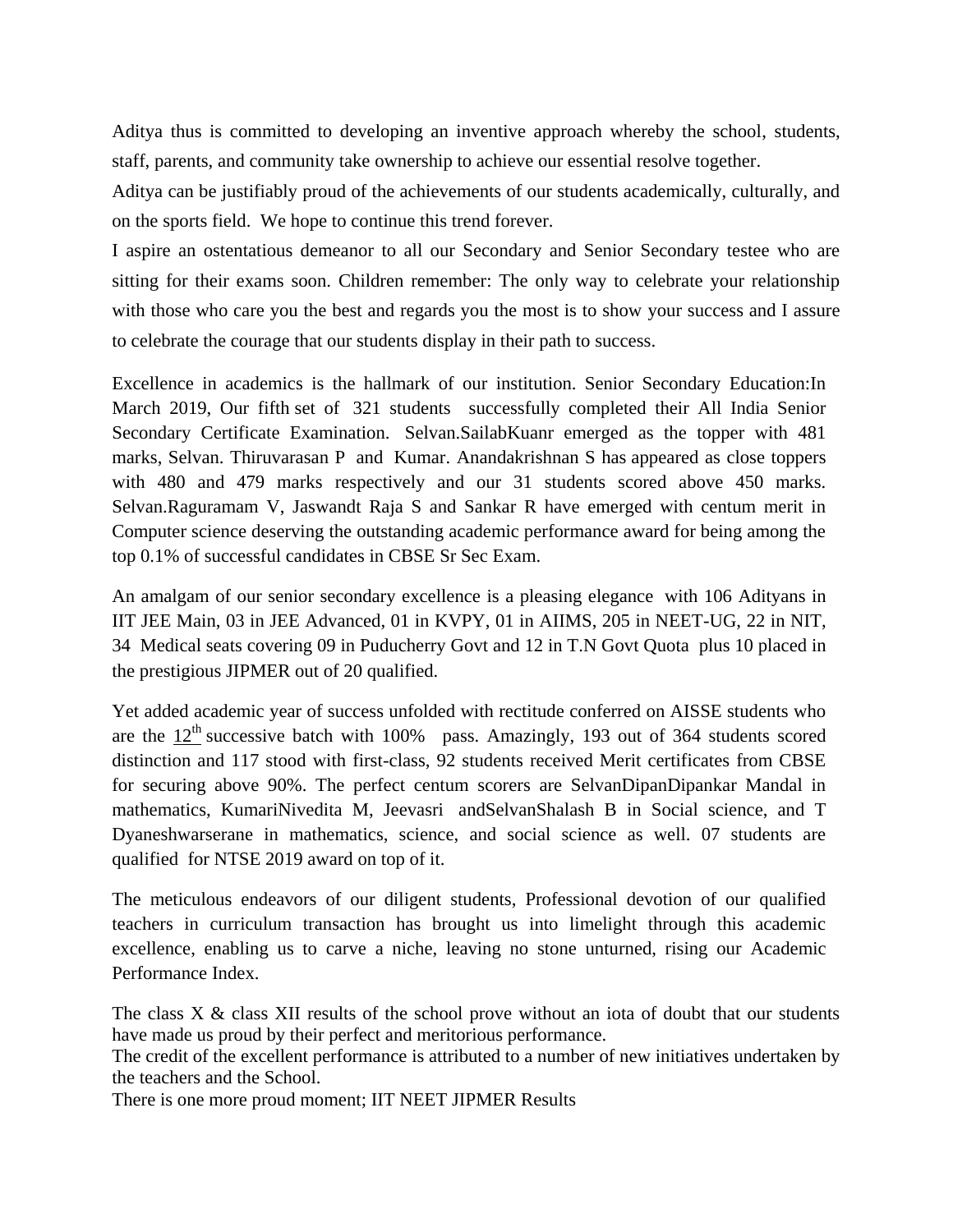One more feather was added to our glory in the year with the 0.1% certificate granted by CBSE in Business studies

Professional Development Trainings: To enrich our faculty with the latest professional provisions, Aditya has been participating in expertise level Sahodaya conferences and Capacity Building Training by CBSE.

Tours and Excursions:-This year Over 1326 children of classes KG to XI are taken beyond the confines of classrooms to places of educational importance. To facilitate the vibrant synergy of ideas through their environment, thus 'nature becomes their teacher'.

SPORTS: Our students display their ordered powers, igniting the joy of sporting success, in various competitions of Zonal to National levels with unbridled fervor. We have the honor of organizing for nine successive years The Prestigious - Founder"s Memorial Sports Meet in which 63 schools participate from all over Puducherry.

Aditya trains 2200 students with expert teachers. We have in our credit 54 national level participants in various disciplines. We stood first in roller skating, basketball, chess, badminton, and cricket and won the overall champion position in the Interschool Zonal and Regional competitions organized by the Education Department – Govt of Pondicherry. Our athletes, swimmers, volleyball and Judo team brought laurels by winning in the CBSE Cluster South Zone sports and games, 40 students bagged the merit medals in the All India World Yoga Championship.

The Department of Physical Education deserves a genuine appreciation to our Institution, for linking the glory of 54 contestants in SGFI.

CO SCHOLASTIC CELEBRATIONS: Aditya trusts in our social heritage over an exuberant celebration of all our cultural and national festivals. Aditya integrates the rise towards fine arts with 40 CCA teachers offering a designed curriculum in 20 arts of unique services. Over 246 students have so far, proficiently *portrayed the* supreme range of cardinal emotions in their dé•but' Arangetram,

Every year, over 150 Adityans secure Trinity and University certificates for proficiency in fine arts. The highlights of our 12-year grand celebrations have a far-fetching effect at a global level, in the minds of people to witness our website.

We feel rewarded and appreciate that an average of over 2000 students per year participate over years, compere and even choreograph the recitals under the able leadership of Aditya educators.

HEALTH AND SAFETY PROCESS: We feel deeply beholden towards the generous preventive awareness service provided to all our staff and students for the eye checkup by Jyothi Eye Care Hospital, Immunization, Deworming offered by the Primary Health Centre Koodapakkam, Dental check-up by Apollo White Dental Hospital, First Aid and AEP training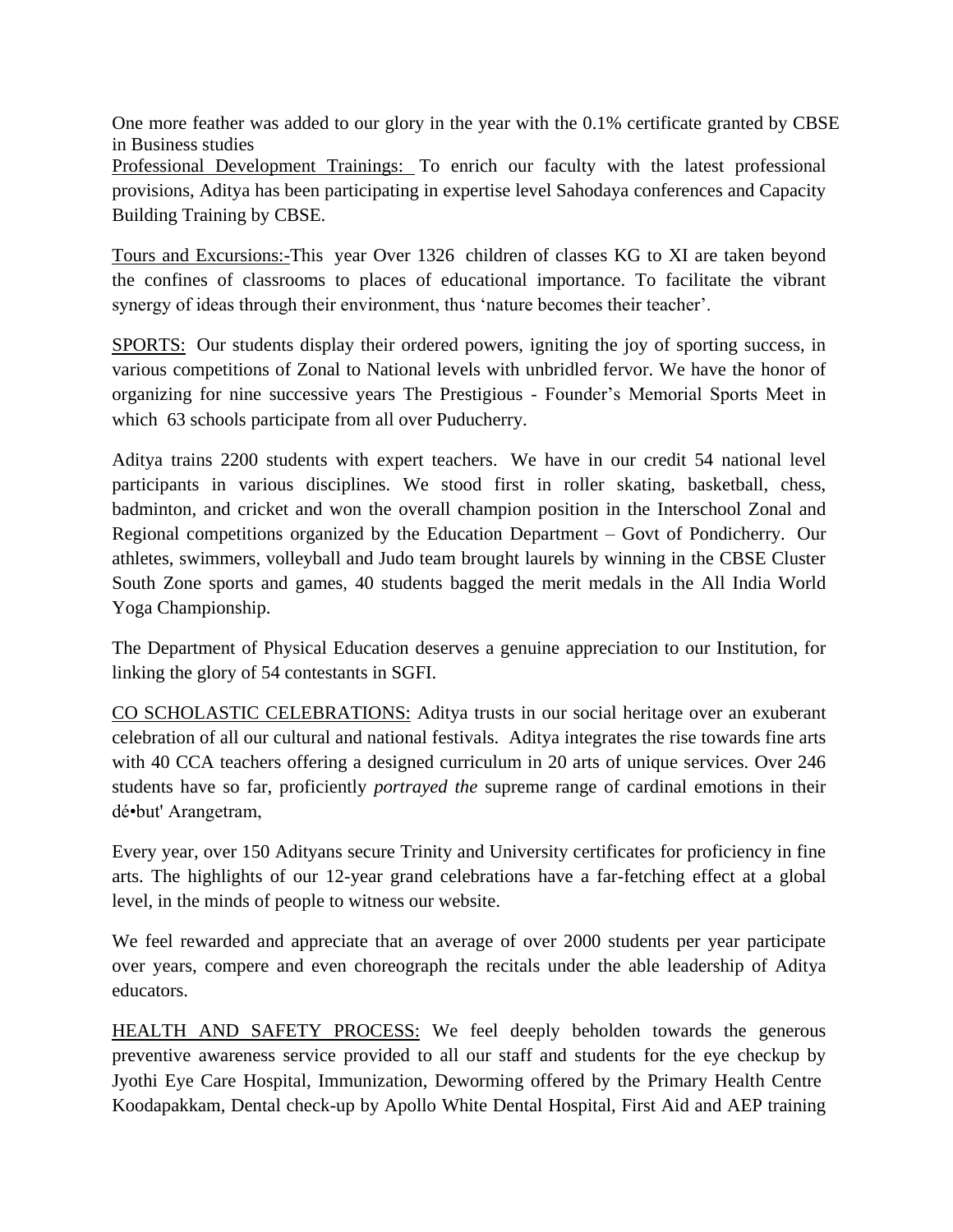by Mahatma Gandhi Medical College and Research Institute, Diarrhoea Awareness program by JIPMER doctors and General Health Check-up by the National Rural Health Mission.

DIGI CLASS: Our Technology Integrated smart class style and next-level Virtual Reality Lab in our new block, diversify 3 D augmented lesson appreciations. All the 252 classrooms have an interactive board, network connectivity, online exam facility, Extra marks update on the CBSE and State Board content (Version 17.2) board based assessments and interactive labs, in all subjects from KG to XII. Aditya is the only school in entire South India with this facility.

MESS: The Mess in Aditya provides good food for 5780 members daily, led by experienced caterers. Our Kitchen is fully modernized with all new modern gadgets prioritizing health and hygiene. The Dairy, Poultry, Fish farm, and Biogas plants on our campus compliment the catering and fuel needs for quality food and milk products offer

HOSTEL: 194 residential students enjoy hostel stay in their air-conditioned dormitories. The conducive and teacher guidance facilities for our hostel students certainly improves their academic and sport excellence. Our CCTV facility is used for security in our school premises.

TRANSPORT: We have sixty nine buses for the safe conveyance of 3388 students, under the supervision of the Transport Management, providing trained drivers and attendants, maintaining and fine defining all buses and bus routes

LIBRARY: Our library is well-stocked with 23 K books and active with impressive titles on subject reference texts, plenty of periodicals, dailies, educational CDs and visual aids.

PROGRAMMES OF ENRICHMENT: Our academic enrichment programs cover subject focused sessions and writing skill classes being organized regularly in each grade to ensure better performance of our students in formal examinations.

Trinity: Graded Examination in Spoken English centers on the spoken intellect in our students and teachers. Over 91 teachers were trained by Trinity to prepare 837 students who achieved 100% pass in GESE London and GESE India.

Ms. Judy Bowles, Mr. Clive Lee, Ms. Karina Hake, and Ms. Sandra Gayer from Trinity College London, assessed and awarded the overall: "A" Grade to 174 students in the London Based GESE. This Assessment for certification deserves special mention for its pioneering protocol and external review way in Puducherry for Spoken English.

In March 2017 - 20 Adityans were conferred DELF A1 and 08 DELF A2 with 'Pass' result: We have 17 registered for DELF A1 March 2018. Aditya is in partnership with LyceeFrancais for pedagogical, faculty, and student exchange, promoting the higher education prospects of our learners. Our reliance with Alliance Francaise and French consulate has firmed our success in Trek to Eureka and Bonjour India Celebration favoring the mission of French linguistics.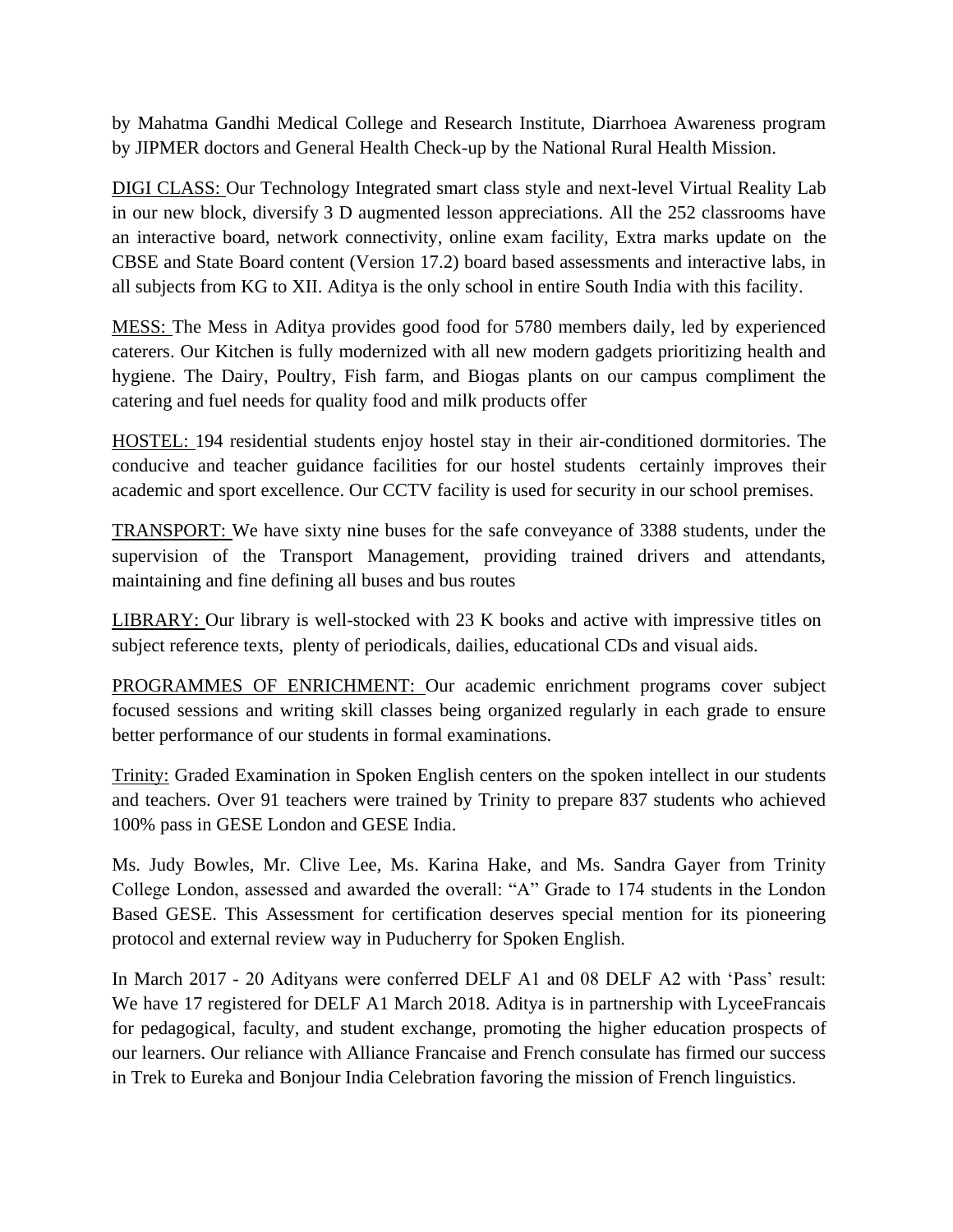FREE TALK: A Special Communication program - The 'Free- Talk Session', has been organized from primary classes to enhance the English, Hindi, Tamil, French spoken skills in our children. We train our students for DELF - Certification in French Expertise. Aditya Feels delighted in giving the Japanese language unified with *NihonGO culture* to our students, 05 students prospered in the N5 Level Japanese Language Proficiency Test this year.

The Fourth Consecutive Annual Science Exhibition: Aditya Silver Lining 2017 and The KG Demonstration, executed over 3500 students to present over 1400 models of 26,  $A - Z$  themes on science and technology.

The Two bright - pride bridal ornaments of our pretty institution are NCC and Scouting. The Aditya NCC JD/JW Airwing has a sanction of the full troops with 100 cadets in recruitment. Six institutions of 1(P) Air Sqn Fly NCC Unit have attended the Annual training Camp 2017 in our school, and we have 185 Bharath Scouts and Guides – 64 cubs and bulbuls in Aditya: 06 of them showed up in Crafts and first aid certificate course. 164 service motivated Scouts and Guides of our school have undertaken a health education drive with PHC in Koodapakkam village.

COMPETITIONS:Adityans exhibited their team spirit in the inter-house competitions. Selvi.Arulmozhi of class XI got the best child award in innovative science by the Govt of Puducherry. Out of our 220 students, 5 got selected for National Level NAO examination. 1050 students of Aditya are participating in this year UlagaThirukkuralPeravai exam and we won impressive places by presenting Thirukkural in Dialectal - The art form in the competitions jointly organized by Aditya and Pudimam.

Our students have secured the Special school prize in the competitions conducted by PuduvaiKambanKazhagam, Tamil Nadu level Topper prize in the competitions of RamalingarIlakkiyaPanimandram, first place in elocution conducted by Co-op society.

The special reference at our 11 Eminent positions in various ISRO competitions, Sri Harikota visit, Regional CBSE Science Exhibition, Southern India Science Fair, the majestic success of Master Madhavram R in CBSE NEET, IIT JEE Advanced, KVPY and JIPMER 2017, the CCRT & JCI Outstanding Junior Citizen Honor to Kum.Swethasri - X

Two State Merit Rank holders in National Chemistry Olympiad conducted by IISC Bangalore and the Most Meritorious Top 0.1% CBSE certificate award to six AdityansMr.R.Madhavram, Mr.B.V.Prithvinath, Mr. R.K Anish, Mr.A.Anandakumar, Mr.N.Ananth and Mr.S.Rasine, deserves ever - glaring appreciation.

This year our 101 students appeared in the Hindi Examination conducted by DBHPS. Our students regularly headfirst for National Science Congress and TERI Green Olympiad. A common distinction of our education program is that our students are certified by reliable external agencies, upon reaching comparable, international levels.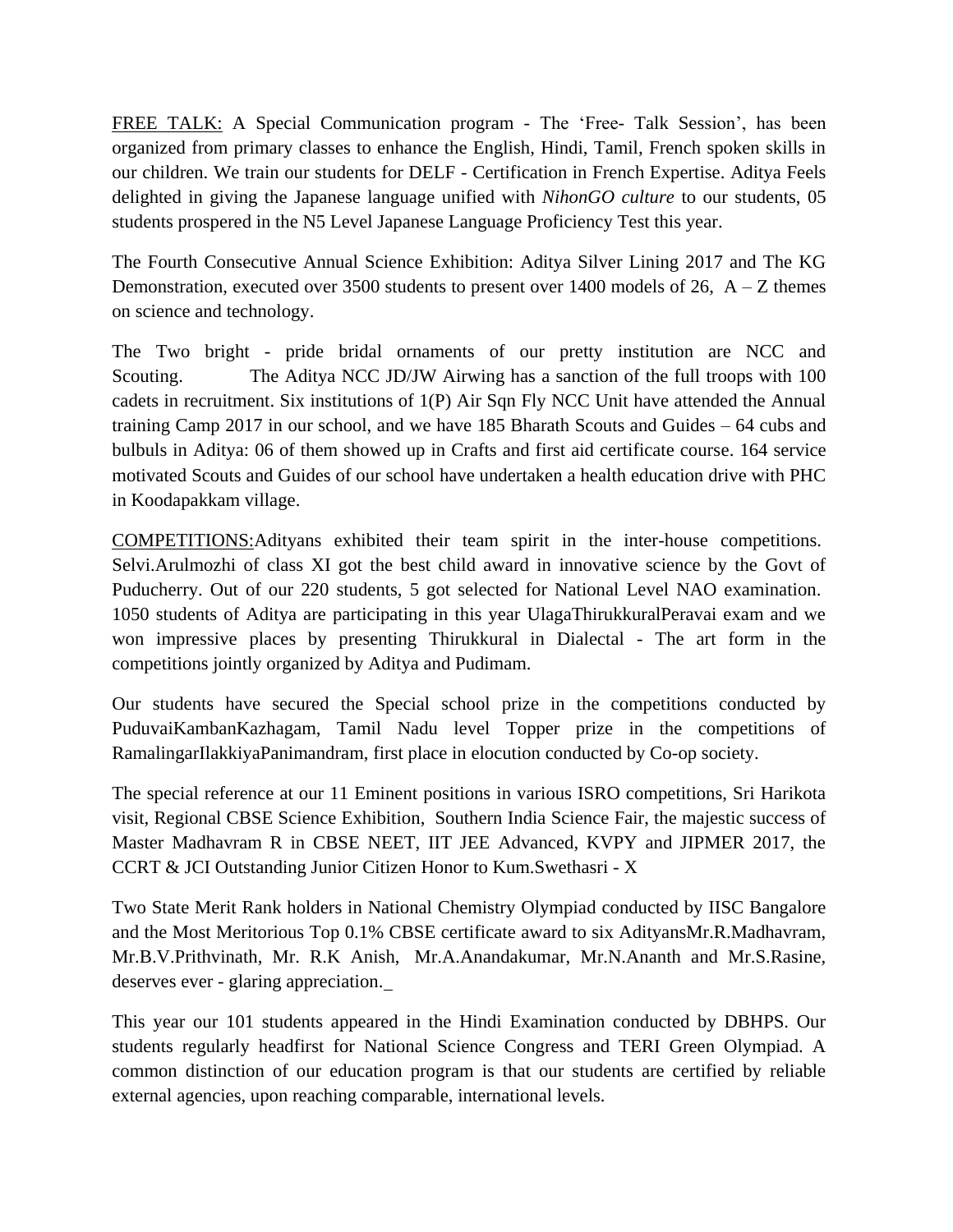As national education assembly vary in terms of structure and curricular content, it can be grim to benchmark performance across the system over time, yet our branch schools : Aditya Sathyanagar, Aditya Saram, Aditya T.C.Kootroad, Aditya Vivekam, Aditya Vedam, Aditya Vivekananda Matric Higher Secondary School, and Aditya Gurugram e-Techno school Avadi are promising successful move in our educational prospects towards national and international lines.

Education inAditya is a CBSE – IIT: NEET-Foundation integrated, Pacesetting platform – with Wi-Fi ambiance, keen to give intensive teaching to pursue higher education with advanced academic efficacy, in India"s prestigious institutions.

Our Aditya Vidyashram currently envisions the universal respect for our Nation"s tradition and the central values that are admitted for the charter of our own heritage.

Justifying this mandate, Aditya fulfills foremost futuristic functions:

1) Senior Secondary Elective sanctions: Home Science, Physical Education and Informatics Practices

2) Admission approvals irrespective of marks secured, steadily rising our students' score.

3) Impelling verbal intelligence via the English edge lab and animated magic KG cards.

4) Implementing Karadi Path's innovative English language acceleration program for our students to acquire language skills with natural ease and delight

5) Advancing the Virtual Reality Lab : in Aditya Armory - now open and offering the High Tech Computers - Vive. featuring The first-of-its-kind in India, The virtual reality system sensor, A full-room configuration, 360-degree Precision controller, Headset tracking, Realistic graphics, Directional audio, Lighthouse base stations, HD haptic feedback, Mean realistic movement and Virtual world actions willlet you be visually and emotionally amazed by the new - Fully Immersive, Interactive controllers taking control of your virtual experience at our simulated research and testing grounds.

It doesn't get more first-person than this.

Thus, in Aditya, our education is defined as a coherent set of learning activities organized, intellect set of academic tasks over a sustained period to achieve - pre-fixed objectives. Our priority objectives encompass – Academic Coding schemes, Flipped learning, Selfstudies, Personal competencies, Professional prospects, Employability Deliberates, Outbound learning, Excelling transformation, Professional counseling, Subjective life links, NCERT policies, Multiple intelligence, Multi-linguistic brilliance, Virtual Tech modules, Work experience, Investigatory projects, Tertiary curriculum, an Expanded glossary of Arts & Sports in Academics.

## Credit: Thanks ever.

It has been a year of auspicious education and productive flagship transition at Aditya. The School should provide each student, each day, an exciting and rigorous educational experience